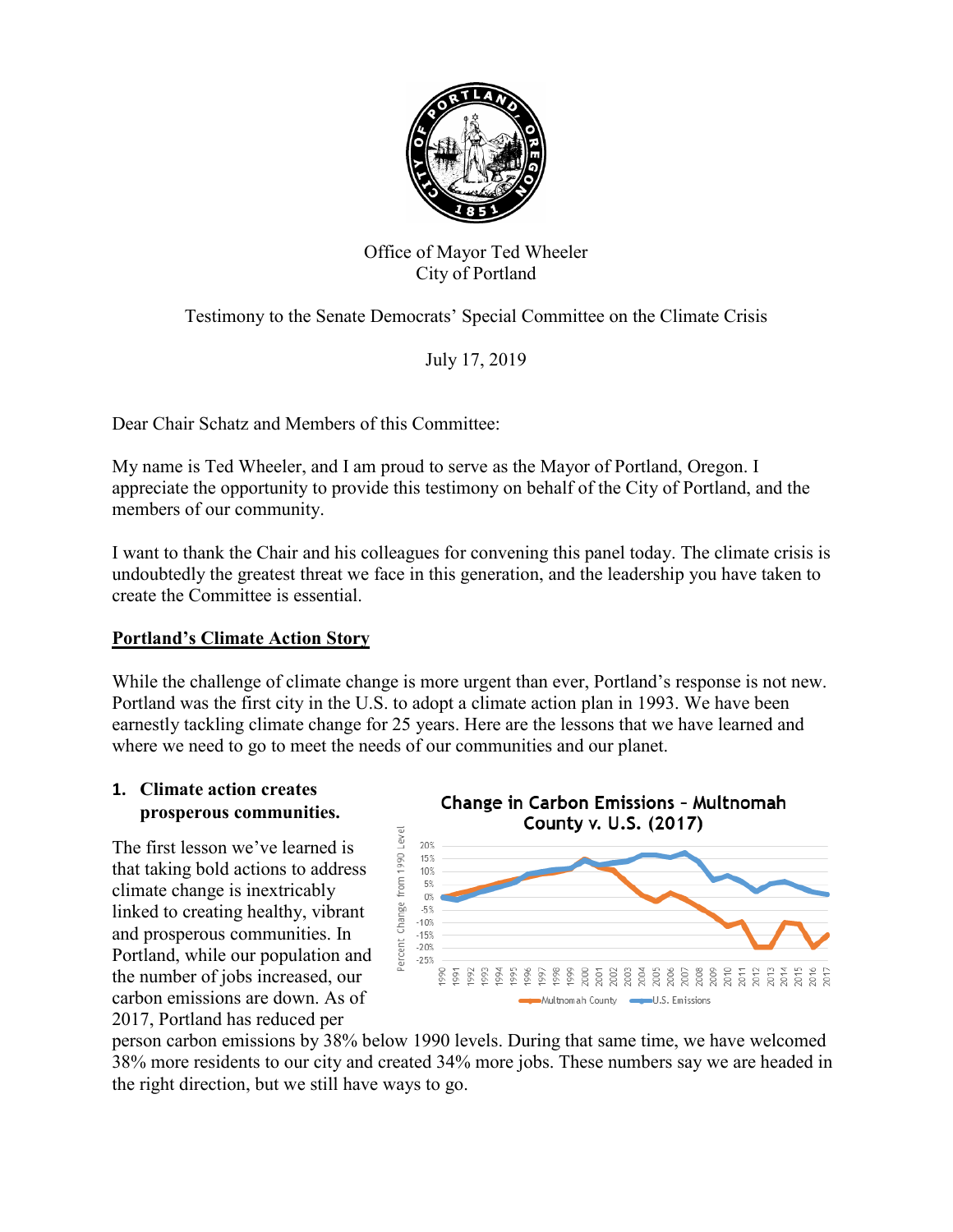- i. The investments that have helped reduce carbon emissions are also what make people want to live, work and play in Portland. These investments include creating walkable neighborhoods with shopping, restaurants and parks; investing in transit, sidewalks and bikeways; protecting and restoring natural areas; and making our homes and buildings cheaper to operate and more comfortable.
- ii. Portland has demonstrated that climate action and creating a vibrant community and robust economy go hand in hand. This same trend can be seen among the other leading climate vanguard cities around the world.
- iii. The classic trope that climate action is bad for the economy or bad for jobs simply isn't true. In reality, failing to take meaningful action to address climate change is what is bad for the economy, and bad for our communities.

### **2. We must take stronger action to avert harm.**

The second lesson learned is that time is of the essence. Our efforts to tackle climate change are more important now than they have ever been. The latest Intergovernmental Panel on Climate Change report says that we have the next decade to act to prevent exacerbated harm from climate change. We are at a crossroads and we cannot continue down the path of incremental changes or actions. We are out of time and we need to take big, bold steps at both the local and national level.

- i. Despite our successes in Portland, we are finding our carbon emission reductions have plateaued, and we're now seeing emissions from the transportation sector moving in the wrong direction – up 8% above 1990 levels. That isn't unique to Portland – it is a national trend as well –transportation emissions are growing. As our population continues to grow and more people move through our region, we need to move people and goods more efficiently. While fuel efficiency and the increasing number of electric vehicles help, we will have to reduce the amount we each drive alone to move the dial on carbon emissions, while also meeting the mobility needs of our communities.
- ii. Today nearly 60% of Portlanders drive alone to work. If that percentage were to hold steady through 2035, we would see unsustainably high levels of traffic congestion, pollution and share of household spending on things like fuel and vehicle expenses. Instead, we need to make walking, biking, and using public transit safer and more attractive to maximize the use of our limited road space and help the entire road system work more efficiently. Switching to riding public transportation is one of the most effective actions individuals can take to reduce their carbon footprint. In the Portland region, there is 60% less carbon emitted for each mile taken on public transit, compared to driving alone. This carbon reduction benefit will continue to increase as our transit system gets to diesel-free by 2040 by phasing in electric buses. Prioritizing space on our roads for buses will help move more people more reliably while making less of an impact on our environment. It's a win-win.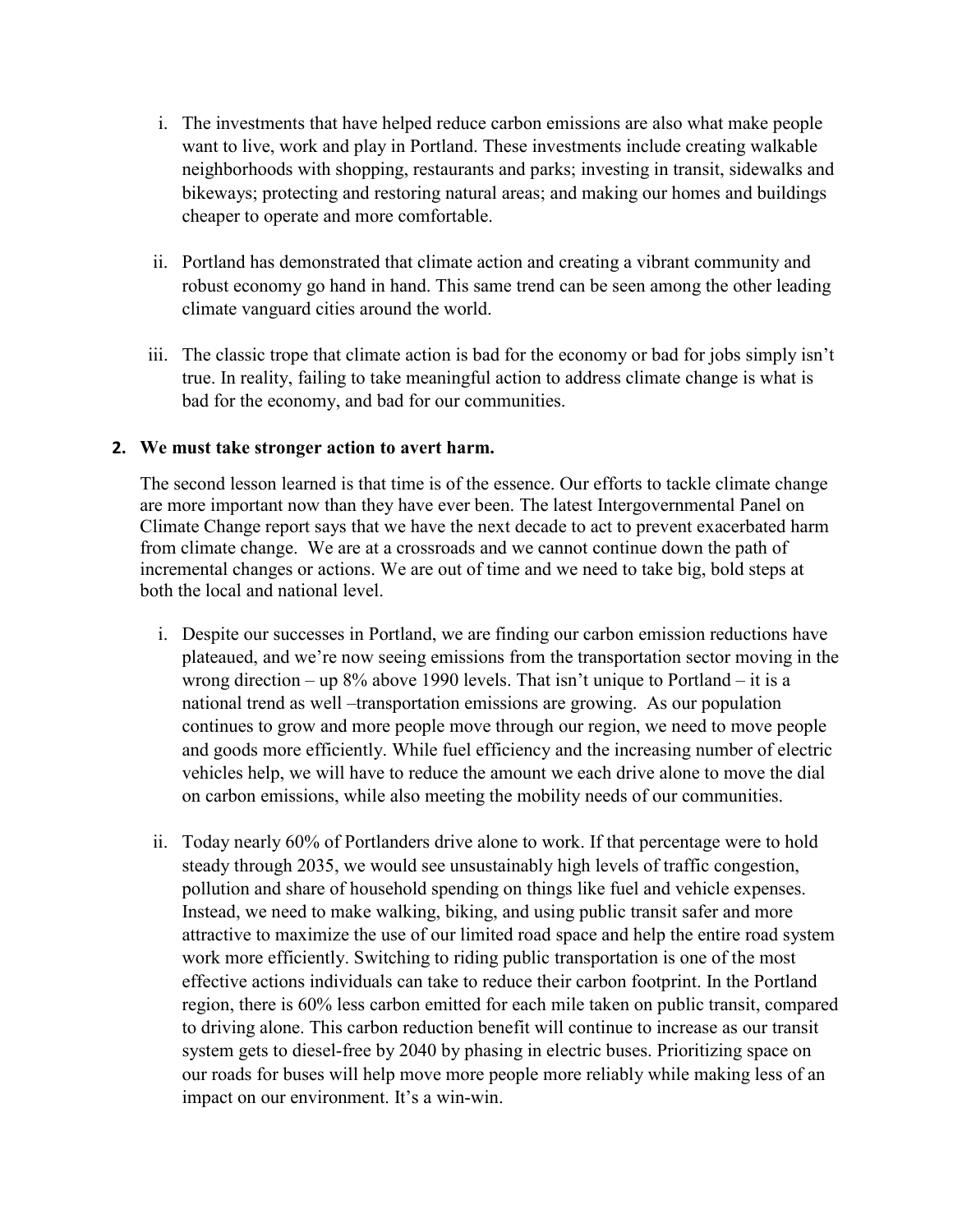iii. Because of the recent increase in transportation carbon emissions, Portland is doublingdown on reducing those emissions, working hard to make biking, walking and taking transit the easiest, fastest and most convenient choice for getting around our city. The City is investing in transit-only lanes and other public investments to make our bus service faster, cleaner and more reliable, with the goal to increase ridership. Unfortunately, buses and streetcars, along with all the people on them, are increasingly stuck in traffic and getting slower. Transit delay and unreliability shrinks

people's access to opportunity. It also wastes scare transit operating resources, with our regional transit agency estimating annual delay-related costs of \$14 million that could otherwise be spent improving



service. The city is growing and demand to move people is increasing. High-ridership transit is the most efficient, equitable, and sustainable way to move large numbers of people in scarce urban space. We need to more than double transit ridership for the commute trip between now and 2035 to meet our 25% transit mode share goal.

a. To help meet these goals, the City has started by targeting the areas of greatest transit delay and transit service levels. Central City in Motion is Portland's plan for strategic investments in our streets to create a smart, 21st century transportation system in the central city. The Portland Bureau of Transportation (PBOT) will complete three Central City in Motion transit investments over the next 18 months, adding 1.54 miles of busonly lanes in the Central City. These projects will provide more reliable bus rides for the 75,000+ riders who use these lanes every day (40% of the daily rides in our transit system). The impact won't just be felt in downtown, but across the entire bus network as vehicles move



more easily through the central city. The Central City in Motion projects will also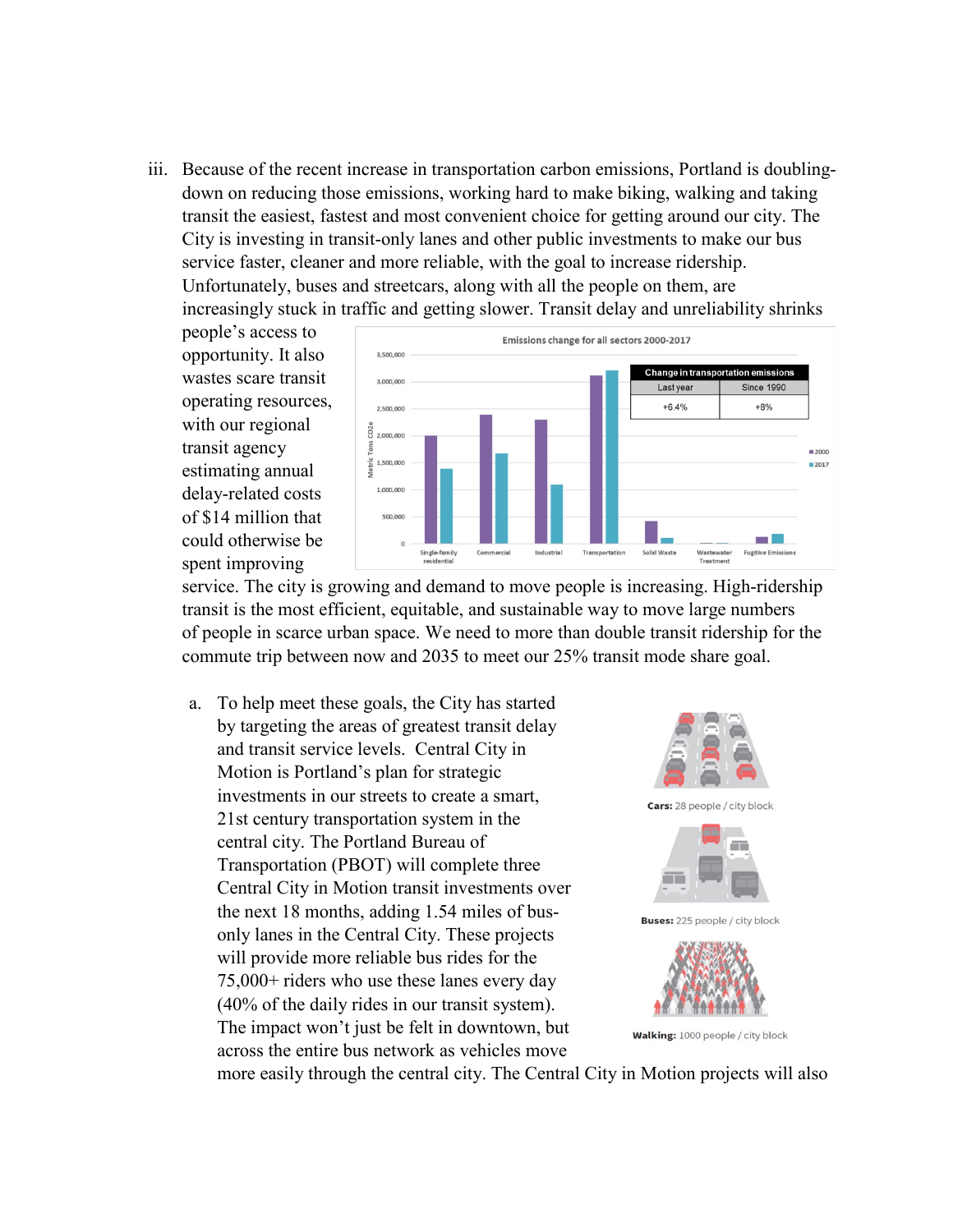improve bicycle safety by adding dedicated, protected bike lanes in several central city locations.

- b. Beyond the central city, PBOT is studying how best to roll out transit priority investments across Portland's most congested corridors through the Rose Lane project vision. If we dedicate lanes to bus travel across our transit priority network, improvements will be felt across the system, making transit a more attractive and reliable option for more people. By the end of 2020, we will have designed the Rose Lane vision and be ready to implement this bold vision for enhanced transit across our city.
- iv. Congestion is a hidden tax, with impacts on the economy, public health and the climate. Communities across the country have discovered that they can't build their way out of congestion by expanding highways, which has instead led to more vehicle miles traveled and greater emissions. In contrast, we have seen the data that congestion pricing can work – reducing traffic, carbon emissions, and supporting public health – and we are exploring ways to reduce congestion by utilizing pricing in a way that promotes equitable mobility. This means investing funds generated through pricing strategies for transportation improvements that advance racial equity and climate action. Pricing strategies must be carefully designed so the cost-burden is not disproportionately felt by Portlanders with lower levels of wealth or income, and we cannot advance this conversation without our key stakeholders around the table. To refine and advance our approach, we are simultaneously engaged in three pricingrelated initiatives, including:
	- a. The potential of using tactical City of Portland-only pricing policies on City streets and infrastructure to advance key strategic goals, such as policies and programs that support shared rides, high value trips (efficient trips with a high amount of passengers/cargo per trip) and complement public transit.
	- b. The Portland Metro Area Value Pricing project, led by Oregon Department of Transportation, which is exploring the potential of adding congestion pricing tolls on I-5 and I-205, the two largest interstate highway facilities in the region.
	- c. Regional policy analysis, led by our Oregon Metro MPO, to understand the potential impacts of different types of regional pricing policies, including cordonbased pricing, vehicle miles traveled-based pricing, and pricing on the regional freeway system.

## **3. People-centered solutions are essential to meeting the challenge**

The third lesson we learned is that technical solutions are only going to get us so far. Electric buses, solar panels, bike lanes, home insulation – those are important pieces of work to advance, but we can't get to the carbon reductions we need if we stop there. Climate change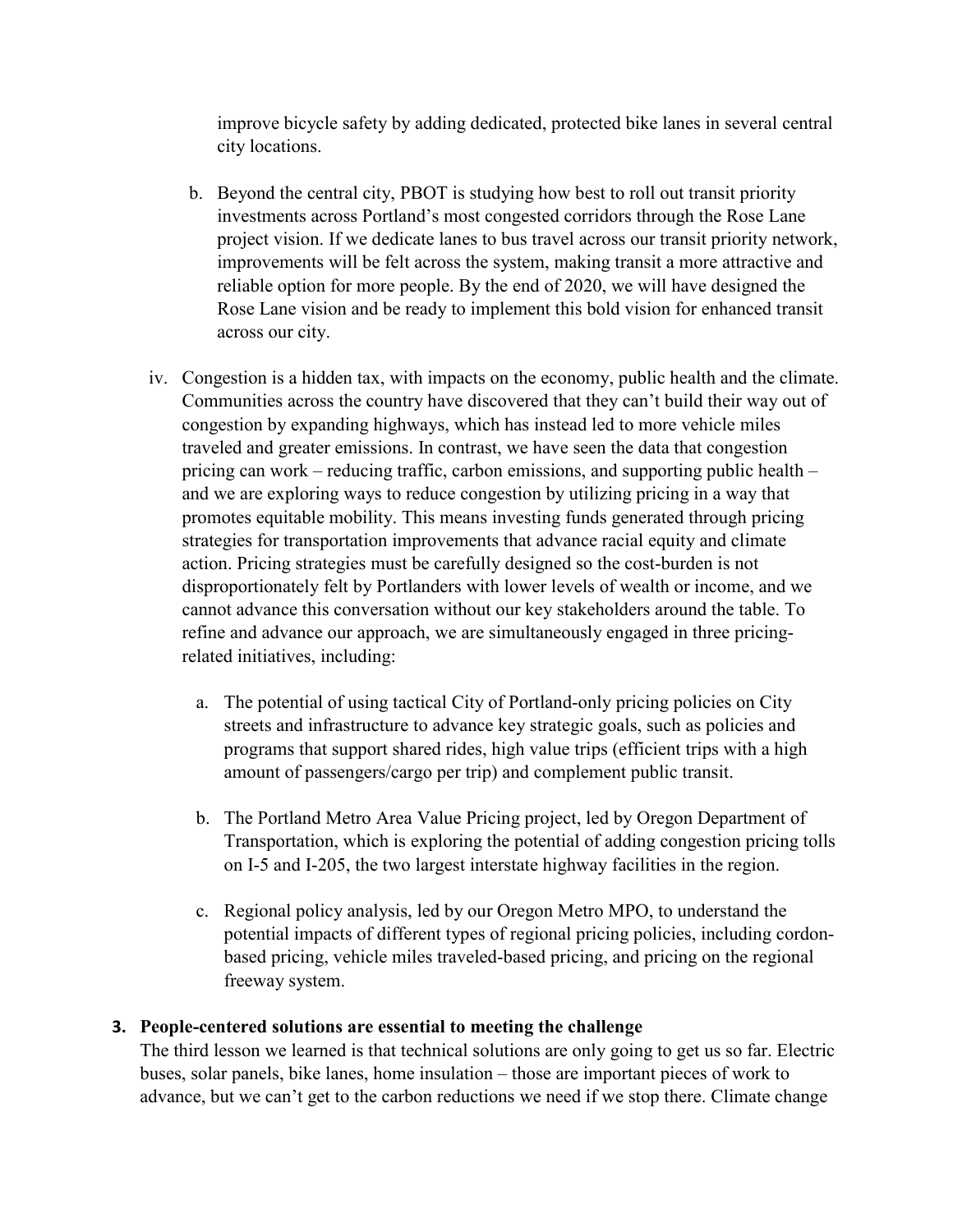has become a climate justice crisis. Displacement, housing affordability issues and disproportionate health outcomes are tightly linked to the extractive culture that contributes to climate change. Climate action is about the people. We need to put the focus on improving the health and well-being of our communities at the center of our climate work. If we can achieve that, then we'll be better able to find climate solutions that work for everyone, which means we can finally find a way to get to the massive reductions we need to see. Center the people, and success will follow.

- i. In 2018, Portland voters overwhelmingly passed a ballot initiative to create a new \$50- 70 million/year revenue stream for green jobs and healthy homes.
- ii. The initiative was designed specifically to ensure that Portland's Climate Action Plan is implemented in a manner that supports social, economic and environmental benefits for all Portlanders, including the development of a diverse and well-trained workforce and contractor pool in the field of clean energy.
- iii. The Portland Clean Energy Community Benefits Fund offers a community-led vision, grounded in justice and equity, that builds citywide resilience and opportunity. The measure was passed by a margin of 65 percent, making it Oregon's first-ever environmental initiative created and led by communities of color.
- iv. This effort was successful in large part because it coupled the technical solutions for reducing climate pollution with delivering community benefits like good paying jobs, affordable transportation and comfortable homes.
- v. It's Portland's version of the Green New Deal, and it has created a model for how we can transform our climate work into the future.

# **Federal Leadership Opportunities**

The cities before you today are serious about tackling the climate crisis. But, climate change cannot be solved by local governments in isolation. Businesses, residents, institutions and nonprofit organizations all have essential roles to play. Cities across the U.S. are doing their part – big, small, urban, rural. However, our collective success – or failure – will largely be determined by the action – or inaction – taken at the federal level.

We see three clear areas that U.S Government can support cities in tackling climate change while increasing the health and prosperity of our communities.

**Federal Support – Ask #1** The City continues to suffer from a severe shortage of transportation funding, even as local voters and state governments have recently increased transportation funding. This shortage is shared by local jurisdictions throughout the United States. A strong federal partner is crucial to the development of a multimodal transportation system that promotes safe mobility, supports the economy, and protects the environment. To ensure the federal government can play its key partner role, we implore